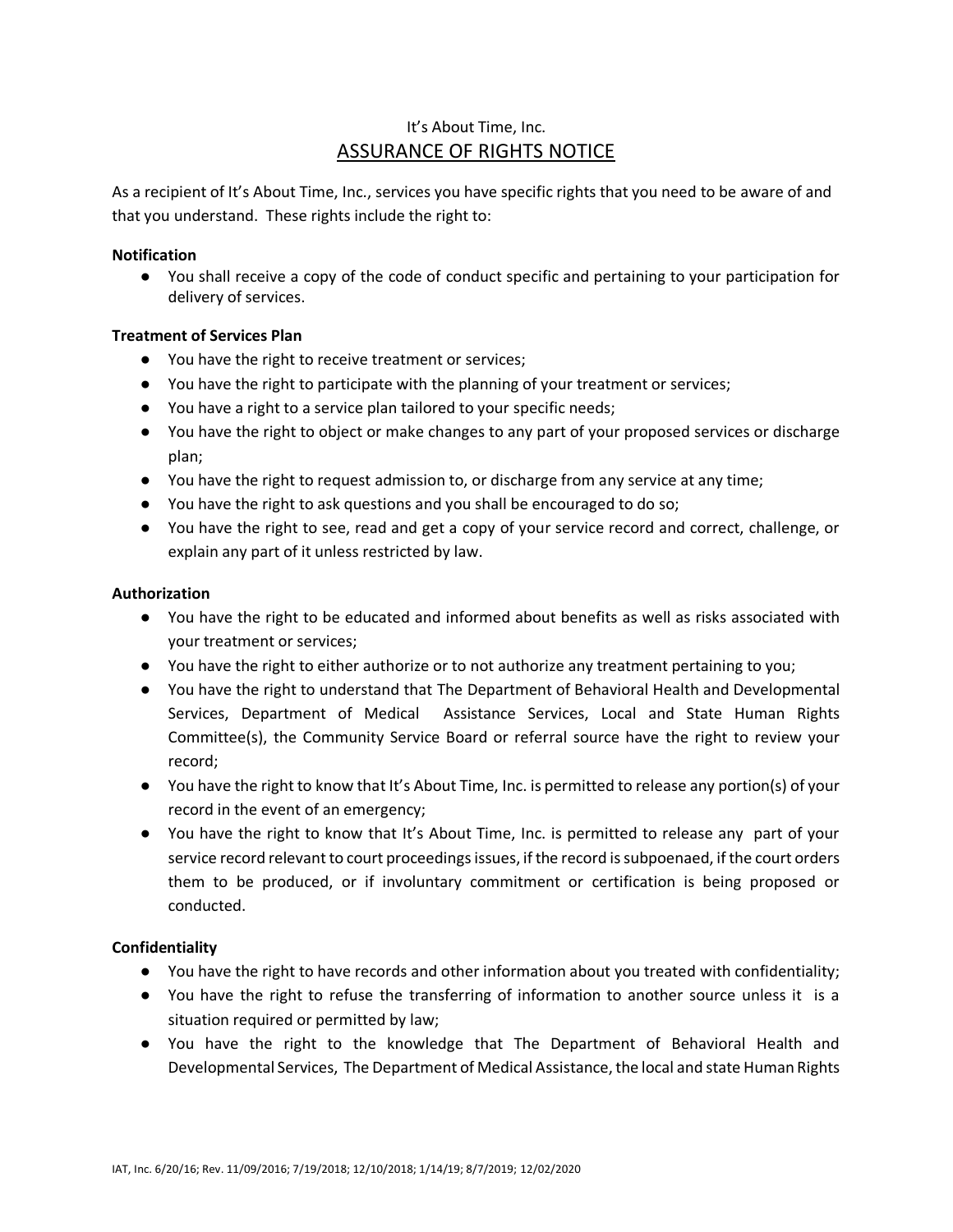committee (s), the community Service Board or referral source have the right to access your record;

● You shall receive a copy of the program's Code of Conduct upon admission to It's About Time, Inc. service(s).

### **Dignity**

- You have the right to be treated with dignity and respect as a human being at all times.
- You have the right to privacy.

# **Advocacy**

- It's About Time, Inc. staff will ensure your understanding of your service plan and outcomes and will assist you with making any changes to your plan, current supports, and staffing if necessary;
- It's About Time staff will provide you with information concerning social roles and their meaning;
- It's About Time staff will provide information and support on how to protect yourself in the event of an emergency (weather related, fire, chemical and biological);
- It's About Time staff will review your health and primary care needs with you to assure that you are afforded preventive health and dental care based on your age and gender;
- It's About Time staff will provide information to you on your current medications and possible side effects;
- It's About Time staff will provide you with education on the meaning of "abuse", including the varying forms of abuse including, verbal, physical, sexual and emotional;
- It's About Time staff will provide you with information concerning neglect, exploitation, the use of restraints and seclusion;
- It's About Time staff will provide you with an interpreter if you have a language or communication barrier.

# **Freedom of Everyday Life**

- You have a right to privacy, dignity and respect;
- You have the right to choose your daily activities;
- You have the right to decide where you will live;
- You have the right to a legally enforceable lease;
- You have the right to receive visitors in your home at any time;
- You have the right to acquire, retain and dispose of property;
- You have the right to decide the setting where you work;
- You have the right to try new things and decide how to spend your day;
- You have the right to access food at any time;
- You have the right to be free from any unnecessary use of seclusion, restraint, and time- out procedures;
- You have the right to choose your physicians and service providers;
- You have the right to exercise your cultural and religious preferences;
- You have the right to accessibility within your home.